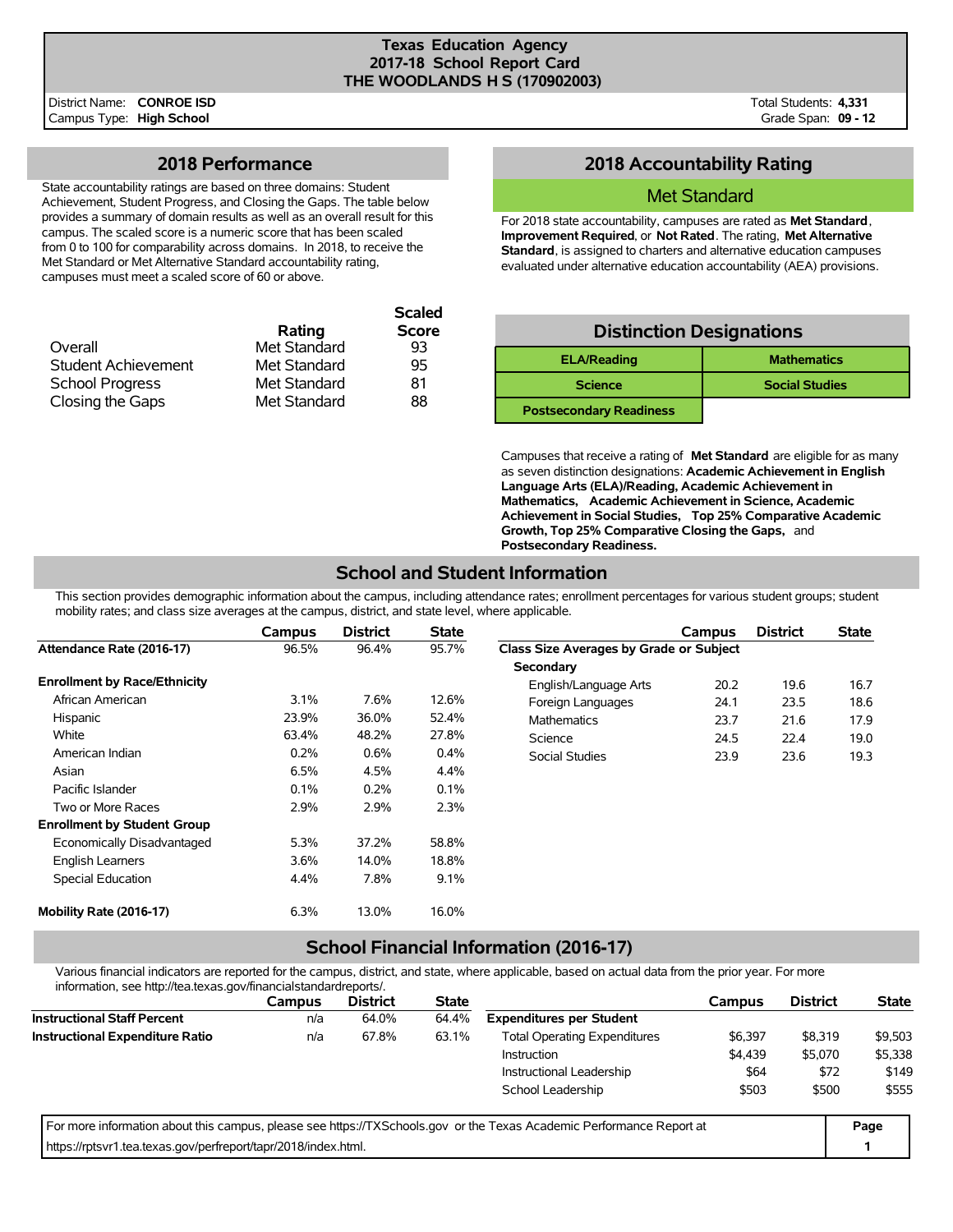#### Texas Education Agency **THE WOODLANDS H S (170902003)** 2017-18 School Report Card **CONROE ISD**

|                                                                                |      |              |                 |     |                                     |     |              |                    |       |                                   | Two or        |                       |
|--------------------------------------------------------------------------------|------|--------------|-----------------|-----|-------------------------------------|-----|--------------|--------------------|-------|-----------------------------------|---------------|-----------------------|
|                                                                                |      | <b>State</b> | <b>District</b> |     | African<br>Campus American Hispanic |     | <b>White</b> | American<br>Indian | Asian | <b>Pacific</b><br><b>Islander</b> | More<br>Races | Econ<br><b>Disadv</b> |
| STAAR Performance Rates at Approaches Grade Level or Above (All Grades Tested) |      |              |                 |     |                                     |     |              |                    |       |                                   |               |                       |
| All Subjects                                                                   | 2018 | 77%          | 85%             | 95% | 89%                                 | 93% | 96%          | 100%               | 98%   | $\ast$                            | 97%           | 84%                   |
|                                                                                | 2017 | 75%          | 85%             | 95% | 91%                                 | 93% | 96%          | $\ast$             | 98%   | $\ast$                            | 99%           | 84%                   |
| Reading                                                                        | 2018 | 74%          | 83%             | 92% | 80%                                 | 88% | 94%          | $\ast$             | 96%   | $\ast$                            | 97%           | 79%                   |
|                                                                                | 2017 | 72%          | 82%             | 93% | 89%                                 | 90% | 93%          | $\ast$             | 97%   | $\ast$                            | 99%           | 77%                   |
| Mathematics                                                                    | 2018 | 81%          | 89%             | 91% | $\ast$                              | 92% | 91%          |                    | 95%   | $\ast$                            | $\ast$        | 81%                   |
|                                                                                | 2017 | 79%          | 88%             | 94% | $\ast$                              | 92% | 95%          | $\ast$             | 100%  | $\ast$                            | 100%          | 84%                   |
| Science                                                                        | 2018 | 80%          | 88%             | 98% | 96%                                 | 98% | 98%          | $\ast$             | 100%  | *                                 | 100%          | 92%                   |
|                                                                                | 2017 | 79%          | 88%             | 98% | 95%                                 | 95% | 99%          | ∗                  | 100%  | *                                 | 100%          | 91%                   |
| Social Studies                                                                 | 2018 | 78%          | 88%             | 99% | 100%                                | 99% | 99%          | $\ast$             | 100%  | $\ast$                            | 100%          | 91%                   |
|                                                                                | 2017 | 77%          | 87%             | 99% | 96%                                 | 97% | 100%         | $\ast$             | 97%   | $\overline{\phantom{a}}$          | 100%          | 96%                   |
| STAAR Performance Rates at Meets Grade Level or Above (All Grades Tested)      |      |              |                 |     |                                     |     |              |                    |       |                                   |               |                       |
| All Subjects                                                                   | 2018 | 48%          | 62%             | 85% | 71%                                 | 80% | 87%          | 100%               | 91%   | $\ast$                            | 92%           | 64%                   |
|                                                                                | 2017 | 45%          | 61%             | 85% | 69%                                 | 80% | 87%          | $\ast$             | 92%   | *                                 | 91%           | 60%                   |
| Reading                                                                        | 2018 | 46%          | 59%             | 84% | 65%                                 | 78% | 86%          | $\ast$             | 89%   | $\ast$                            | 92%           | 62%                   |
|                                                                                | 2017 | 44%          | 59%             | 83% | 64%                                 | 77% | 85%          | $\ast$             | 91%   | $\ast$                            | 88%           | 56%                   |
| Mathematics                                                                    | 2018 | 50%          | 64%             | 63% | $\ast$                              | 60% | 65%          | $\blacksquare$     | 75%   | $\ast$                            | $\ast$        | 38%                   |
| 2017                                                                           |      | 46%          | 63%             | 65% | $\ast$                              | 60% | 66%          | $\ast$             | 88%   | *                                 | 81%           | 46%                   |
| Science                                                                        | 2018 | 51%          | 66%             | 90% | 86%                                 | 83% | 92%          | $\ast$             | 94%   | *                                 | 96%           | 72%                   |
|                                                                                | 2017 | 49%          | 67%             | 91% | 79%                                 | 87% | 93%          | $\ast$             | 94%   | $\ast$                            | 95%           | 71%                   |
| Social Studies                                                                 | 2018 | 53%          | 69%             | 96% | 100%                                | 94% | 97%          | $\ast$             | 96%   | $\ast$                            | 100%          | 88%                   |
|                                                                                | 2017 | 49%          | 67%             | 95% | 76%                                 | 92% | 96%          | $\ast$             | 94%   | $\overline{a}$                    | 97%           | 71%                   |
| STAAR Performance Rates at Masters Grade Level (All Grades Tested)             |      |              |                 |     |                                     |     |              |                    |       |                                   |               |                       |
| All Subjects                                                                   | 2018 | 22%          | 34%             | 44% | 29%                                 | 38% | 46%          | 63%                | 59%   | *                                 | 52%           | 25%                   |
|                                                                                | 2017 | 20%          | 32%             | 42% | 27%                                 | 37% | 44%          | $\ast$             | 55%   | *                                 | 47%           | 20%                   |
| Reading                                                                        | 2018 | 19%          | 30%             | 25% | 9%                                  | 18% | 26%          | $\ast$             | 40%   | $\ast$                            | 32%           | 7%                    |
|                                                                                | 2017 | 19%          | 30%             | 23% | 14%                                 | 19% | 25%          | $\ast$             | 36%   | $\ast$                            | 26%           | 9%                    |
| Mathematics                                                                    | 2018 | 24%          | 37%             | 32% | $\ast$                              | 33% | 32%          |                    | 50%   | $\ast$                            | $\ast$        | 20%                   |
|                                                                                | 2017 | 22%          | 36%             | 29% | $\ast$                              | 25% | 31%          | $\ast$             | 47%   | $\ast$                            | 44%           | 10%                   |
| Science                                                                        | 2018 | 23%          | 36%             | 52% | 36%                                 | 41% | 56%          | $\ast$             | 64%   | $\ast$                            | 63%           | 32%                   |
|                                                                                | 2017 | 19%          | 33%             | 51% | 32%                                 | 45% | 53%          | $\ast$             | 66%   | $\ast$                            | 62%           | 24%                   |
| Social Studies                                                                 | 2018 | 31%          | 49%             | 86% | 86%                                 | 83% | 86%          | $\ast$             | 91%   | $\ast$                            | 94%           | 69%                   |
|                                                                                | 2017 | 27%          | 46%             | 82% | 68%                                 | 77% | 85%          | $\ast$             | 84%   | $\overline{a}$                    | 79%           | 58%                   |
| Academic Growth Score (All Grades Tested)                                      |      |              |                 |     |                                     |     |              |                    |       |                                   |               |                       |
| All Subjects                                                                   | 2018 | 69           | 73              | 71  | 58                                  | 69  | 72           | $\ast$             | 79    | $\ast$                            | 68            | 58                    |
| Reading                                                                        | 2018 | 69           | 71              | 73  | 56                                  | 69  | 74           | $\ast$             | 79    | *                                 | 69            | 61                    |
| Mathematics                                                                    | 2018 | 70           | 75              | 68  | 61                                  | 69  | 67           |                    | 77    |                                   | 68            | 56                    |

For more information about this campus, please see https://TXSchools.gov or the Texas Academic Performance Report at **Page** https://rptsvr1.tea.texas.gov/perfreport/tapr/2018/index.html. **2**

'?' Indicates that the data for this item were statistically improbable, or were reported outside a reasonable range. "Indicates zero observations reported for this group. '\*' Indicates results are masked due to small numbers to protect student confidentiality. 'n/a' Indicates data reporting is not applicable for this group.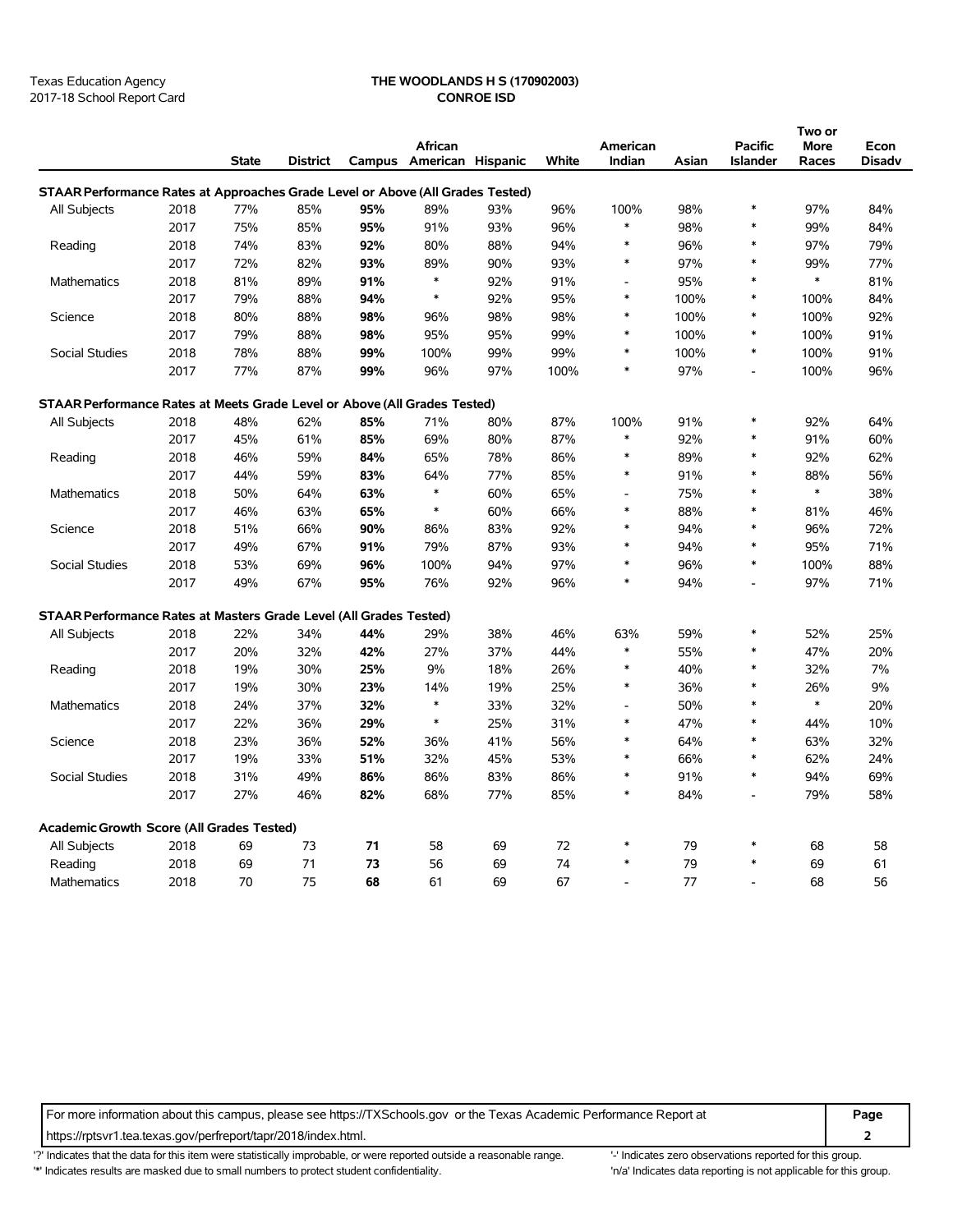## Texas Education Agency **THE WOODLANDS H S (170902003)**

|                                                             | <b>State</b> | <b>District</b> |       | African<br>Campus American Hispanic |       | White | American<br>Indian       | Asian   | <b>Pacific</b><br><b>Islander</b> | Two or<br>More<br>Races | Econ<br>Disadv |
|-------------------------------------------------------------|--------------|-----------------|-------|-------------------------------------|-------|-------|--------------------------|---------|-----------------------------------|-------------------------|----------------|
| Annual Dropout Rate (Gr 9-12)                               |              |                 |       |                                     |       |       |                          |         |                                   |                         |                |
| 2016-17                                                     | 1.9%         | 0.2%            | 0.2%  | 0.0%                                | 0.5%  | 0.1%  | 0.0%                     | $0.0\%$ | 0.0%                              | $0.0\%$                 | 1.4%           |
| 2015-16                                                     | 2.0%         | 0.5%            | 0.3%  | 1.7%                                | 0.4%  | 0.2%  | 0.0%                     | 0.0%    | *                                 | 0.8%                    | 1.0%           |
| 4-Year Longitudinal Rate (Gr 9-12)                          |              |                 |       |                                     |       |       |                          |         |                                   |                         |                |
| Class of 2017                                               |              |                 |       |                                     |       |       |                          |         |                                   |                         |                |
| Graduated                                                   | 89.7%        | 95.6%           | 97.5% | 96.4%                               | 96.4% | 98.3% | $\ast$                   | 92.5%   | $\ast$                            | 96.6%                   | 89.8%          |
| Graduates, TxCHSE, & Cont 94.1%<br>Class of 2016            |              | 98.6%           | 99.3% | 96.4%                               | 98.4% | 99.7% | $\ast$                   | 98.1%   | $\ast$                            | 100.0%                  | 91.8%          |
| Graduated                                                   | 89.1%        | 94.3%           | 96.3% | 92.0%                               | 96.3% | 96.4% | 83.3%                    | 97.6%   | $\overline{\phantom{a}}$          | 100.0%                  | 93.0%          |
| Graduates, TxCHSE, & Cont 93.8%                             |              | 97.5%           | 98.7% | 96.0%                               | 97.5% | 99.2% | 100.0%                   | 100.0%  | $\overline{a}$                    | 100.0%                  | 97.7%          |
| 5-Year Extended Longitudinal Rate (Gr 9-12)                 |              |                 |       |                                     |       |       |                          |         |                                   |                         |                |
| Class of 2016                                               |              |                 |       |                                     |       |       |                          |         |                                   |                         |                |
| Graduated                                                   | 91.6%        | 96.1%           | 97.7% | 96.0%                               | 97.5% | 97.7% | 83.3%                    | 100.0%  | $\overline{\phantom{a}}$          | 100.0%                  | 97.6%          |
| Graduates, TxCHSE, & Cont 93.4%                             |              | 97.8%           | 98.8% | 96.0%                               | 98.3% | 99.0% | 100.0%                   | 100.0%  | $\overline{\phantom{a}}$          | 100.0%                  | 97.6%          |
| Class of 2015<br>Graduated                                  | 91.3%        | 97.4%           | 99.0% | 100.0%                              | 98.4% | 99.1% | $\ast$                   | 98.4%   | $\ast$                            | 100.0%                  | 94.6%          |
| Graduates, TxCHSE, & Cont 93.3%                             |              | 98.8%           | 99.4% | 100.0%                              | 99.0% | 99.4% | $\ast$                   | 100.0%  | $\ast$                            | 100.0%                  | 97.3%          |
|                                                             |              |                 |       |                                     |       |       |                          |         |                                   |                         |                |
| 6-Year Extended Longitudinal Rate (Gr 9-12)                 |              |                 |       |                                     |       |       |                          |         |                                   |                         |                |
| Class of 2015<br>Graduated                                  | 91.8%        | 97.4%           | 99.1% | 100.0%                              | 99.0% | 99.0% | $\ast$                   | 100.0%  | $\ast$                            | 100.0%                  | 94.6%          |
| Graduates, TxCHSE, & Cont                                   | 93.3%        | 98.8%           | 99.4% | 100.0%                              | 99.0% | 99.4% | $\ast$                   | 100.0%  | $\ast$                            | 100.0%                  | 97.3%          |
| Class of 2014                                               |              |                 |       |                                     |       |       |                          |         |                                   |                         |                |
| Graduated                                                   | 90.9%        | 97.2%           | 98.3% | 100.0%                              | 98.9% | 98.3% | $\ast$                   | 100.0%  | $\ast$                            | 90.9%                   | 95.5%          |
| Graduates, TxCHSE, & Cont 92.8%                             |              | 98.6%           | 99.6% | 100.0%                              | 99.4% | 99.7% | $\ast$                   | 100.0%  | $\ast$                            | 95.5%                   | 95.5%          |
| 4-Year Federal Graduation Rate Without Exclusions (Gr 9-12) |              |                 |       |                                     |       |       |                          |         |                                   |                         |                |
| Class of 2017                                               | 89.7%        | 92.8%           | 97.0% | 96.4%                               | 96.0% | 97.7% | $\ast$                   | 92.5%   | $\ast$                            | 96.6%                   | 86.3%          |
| Class of 2016                                               | 89.1%        | 91.1%           | 95.8% | 92.0%                               | 96.3% | 95.7% | 83.3%                    | 97.6%   | $\overline{\phantom{a}}$          | 100.0%                  | 93.0%          |
|                                                             |              |                 |       |                                     |       |       |                          |         |                                   |                         |                |
| RHSP/DAP Graduates (Longitudinal Rate)                      |              |                 |       |                                     |       |       |                          |         |                                   |                         |                |
| Class of 2017                                               | 88.5%        | 93.5%           | 95.5% | 77.8%                               | 96.2% | 95.9% | $\ast$                   | 93.9%   | $\ast$                            | 100.0%                  | 86.0%          |
| Class of 2016                                               | 87.4%        | 92.6%           | 95.3% | 91.3%                               | 97.4% | 94.6% | 100.0%                   | 100.0%  | $\overline{\phantom{a}}$          | 83.3%                   | 87.5%          |
| RHSP/DAP/FHSP-E/FHSP-DLA Graduates (Longitudinal Rate)      |              |                 |       |                                     |       |       |                          |         |                                   |                         |                |
| Class of 2017                                               | 85.9%        | 92.9%           | 95.3% | 77.8%                               | 95.4% | 95.8% | $\ast$                   | 93.9%   | $\ast$                            | 100.0%                  | 84.1%          |
| Class of 2016                                               | 85.1%        | 92.4%           | 95.3% | 91.3%                               | 97.4% | 94.6% | 100.0%                   | 100.0%  |                                   | 83.3%                   | 87.5%          |
| College, Career, and Military Ready (Annual Graduates)      |              |                 |       |                                     |       |       |                          |         |                                   |                         |                |
| 2016-17                                                     | 54.2%        | 65.3%           | 85.6% | 75.0%                               | 82.3% | 86.3% | $\ast$                   | 91.8%   | $\ast$                            | 96.6%                   | 66.7%          |
| <b>SAT/ACT Results (Annual Graduates)</b>                   |              |                 |       |                                     |       |       |                          |         |                                   |                         |                |
| <b>Tested</b>                                               |              |                 |       |                                     |       | 90.6% | $\ast$                   |         | $\ast$                            |                         |                |
| Class of 2017                                               | 73.5%        | 70.1%           | 89.8% | 82.1%                               | 87.5% |       |                          | 98.0%   |                                   | 82.8%                   | 59.6%          |
| Class of 2016<br>Average SAT Score                          | 71.6%        | 71.5%           | 89.4% | 66.7%                               | 82.9% | 92.4% | 100.0%                   | 95.1%   | $\overline{\phantom{a}}$          | 84.2%                   | 75.7%          |
| Class of 2017                                               | 1019         | 1142            | 1207  | 1123                                | 1181  | 1213  | $\ast$                   | 1269    | $\ast$                            | 1257                    | 1158           |
| Class of 2016                                               | 1375         | 1550            | 1656  | 1400                                | 1598  | 1677  | 1734                     | 1775    | $\overline{\phantom{a}}$          | 1601                    | 1554           |
| Average ACT Score                                           |              |                 |       |                                     |       |       |                          |         |                                   |                         |                |
| Class of 2017                                               | 20.3         | 23.5            | 25.5  | 23.2                                | 25.4  | 25.5  | $\overline{\phantom{a}}$ | 26.8    | $\ast$                            | 26.8                    | 26.3           |
| Class of 2016                                               | 20.3         | 23.2            | 25.2  | 21.3                                | 24.6  | 25.2  | $\ast$                   | 27.3    | $\frac{1}{2}$                     | 27.6                    | 23.1           |

For more information about this campus, please see https://TXSchools.gov or the Texas Academic Performance Report at **Page** https://rptsvr1.tea.texas.gov/perfreport/tapr/2018/index.html. **3**